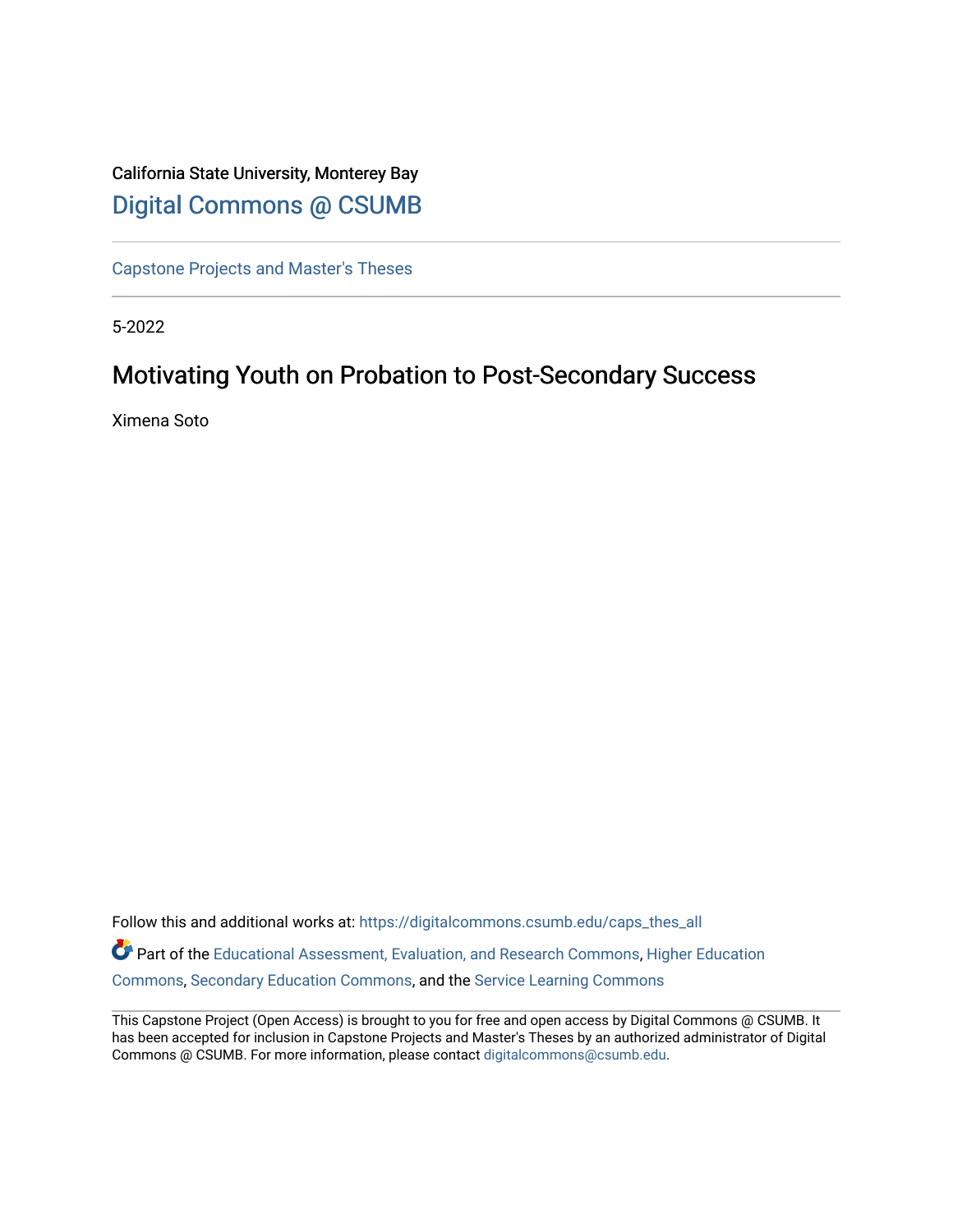# **Motivating Youth on Probation to Post-Secondary Success**

Ximena Soto

Rancho Cielo Youth Campus

Collaborative Health and Human Services

California State University Monterey Bay

May 13, 2022

### Author Note

Ximena Soto, Department of Health Human Services and Public Policy, California State University Monterey Bay. This research was supported by Rancho Cielo Youth Campus. Correspondence concerning this article should be addressed to Ximena Soto, California State University Monterey Bay, 100 Campus Center, Seaside, CA, 93955. Contact: xisoto@csumb.edu.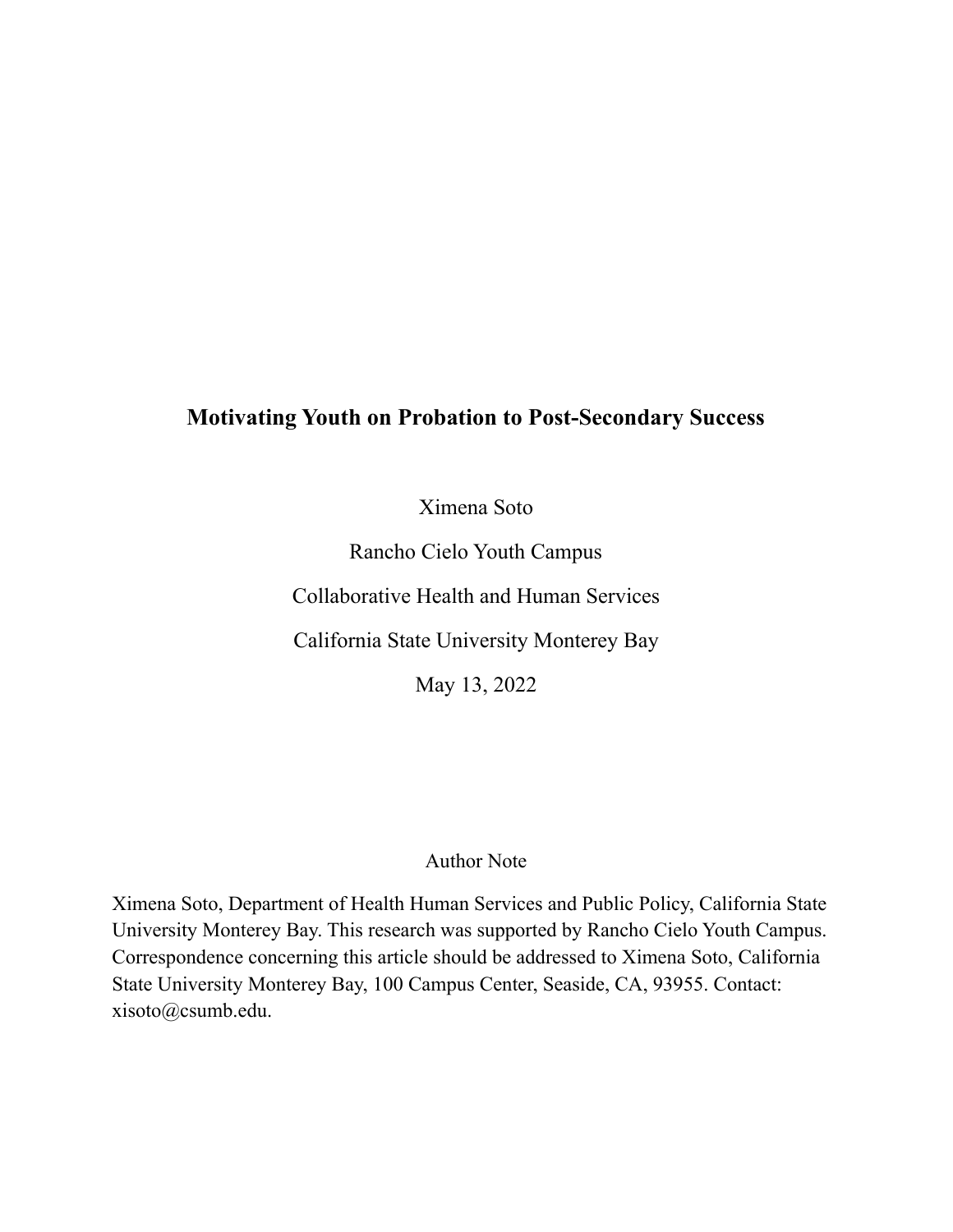#### **Abstract**

The Silver Star Youth Program at Rancho Cielo Youth Campus works with at-risk youth ages 15 ½ to 18 to help them achieve a high school diploma. Unfortunately, many Silver Star participants lack the motivation to graduate high school and continue on to higher education or to pursue good jobs. Of the 25 students surveyed, 25% stated having some knowledge about college and future plans after graduation. The remaining 75% of students were unsure or undecided on their plans. This capstone project was designed to motivate these at-risk youth to post-secondary success. Two intern-led workshops provided students with information about higher education and alternative paths post-graduation. Some recommendations for the agency and future interns include trying to incorporate a career day to provide students with different perspectives from different professionals. As well, building relationships with students and staff, and most importantly to not being afraid to step out of their comfort zone.

*Key words: at-risk, higher education, youth, motivation, graduation*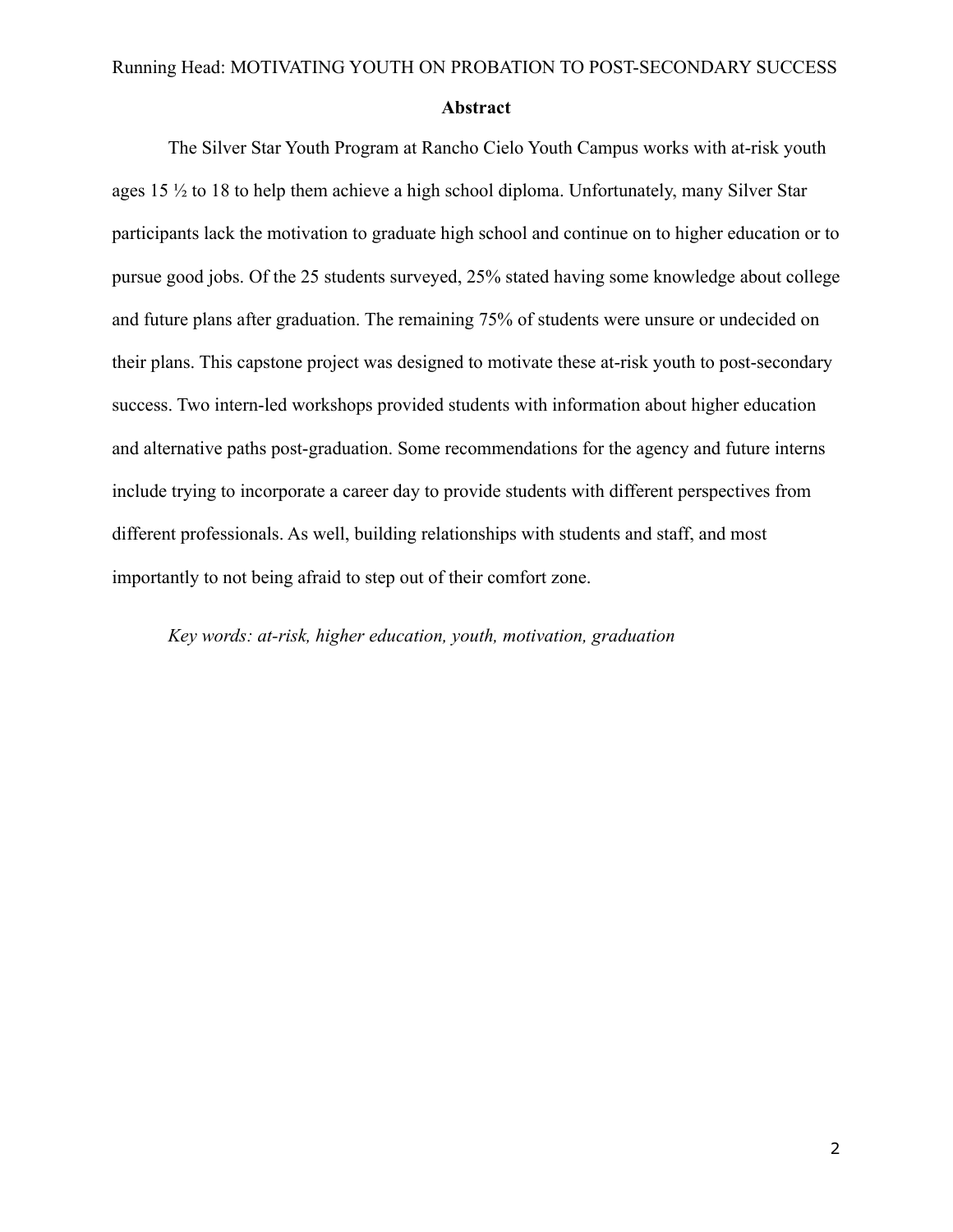#### **Problem**

At-risk youth are underlooked and stereotyped most of the time as "delinquents," "bad/trouble kids," but that is the way society makes them out to look when they have been involved with the criminal justice system. There are many factors that contribute to a youth's education and growth. However, when they are referred to a facility it is not as easy to get them on track educational wise. For instance, The Silver Star Program has low graduation rates for youth on probation. The graduation rate is currently 44.3%, which is not even half. Therefore, helping those students who are soon to graduate think about what comes after graduation is important to help them stimulate positive influence into helping them pursue a career or obtaining a good job. However, their lack of motivation is the big factor here. Students fear the outside world in the sense that they are not sure what is out there for them, or are unsure of what they want to do. Thus, leading them to dread the time for them to graduate.

#### **Agency and Communities served**

Rancho Cielo Youth Campus is a non-profit organization located in the outskirts of Salinas, California. They serve communities from Gonzales, Soledad, Greenfield, Castroville, King City, Salinas, and Seaside. Their mission is to "empower students to become responsible, accountable, competent, and productive citizens through education, job training, and individualized counseling." They offer a variety of programs which include Agriculture, Construction, Automotive, Transitional Housing, and the Silver Star program. Rancho Cielo is quite diverse with a student population, but it is predominantly Hispanic students. Some of the organizations they are partnered with are Monterey County Probation Department, Global Majority, Families in Control, Monterey County Behavioral Health, Victim Offender Reconciliation, and Community Human Services.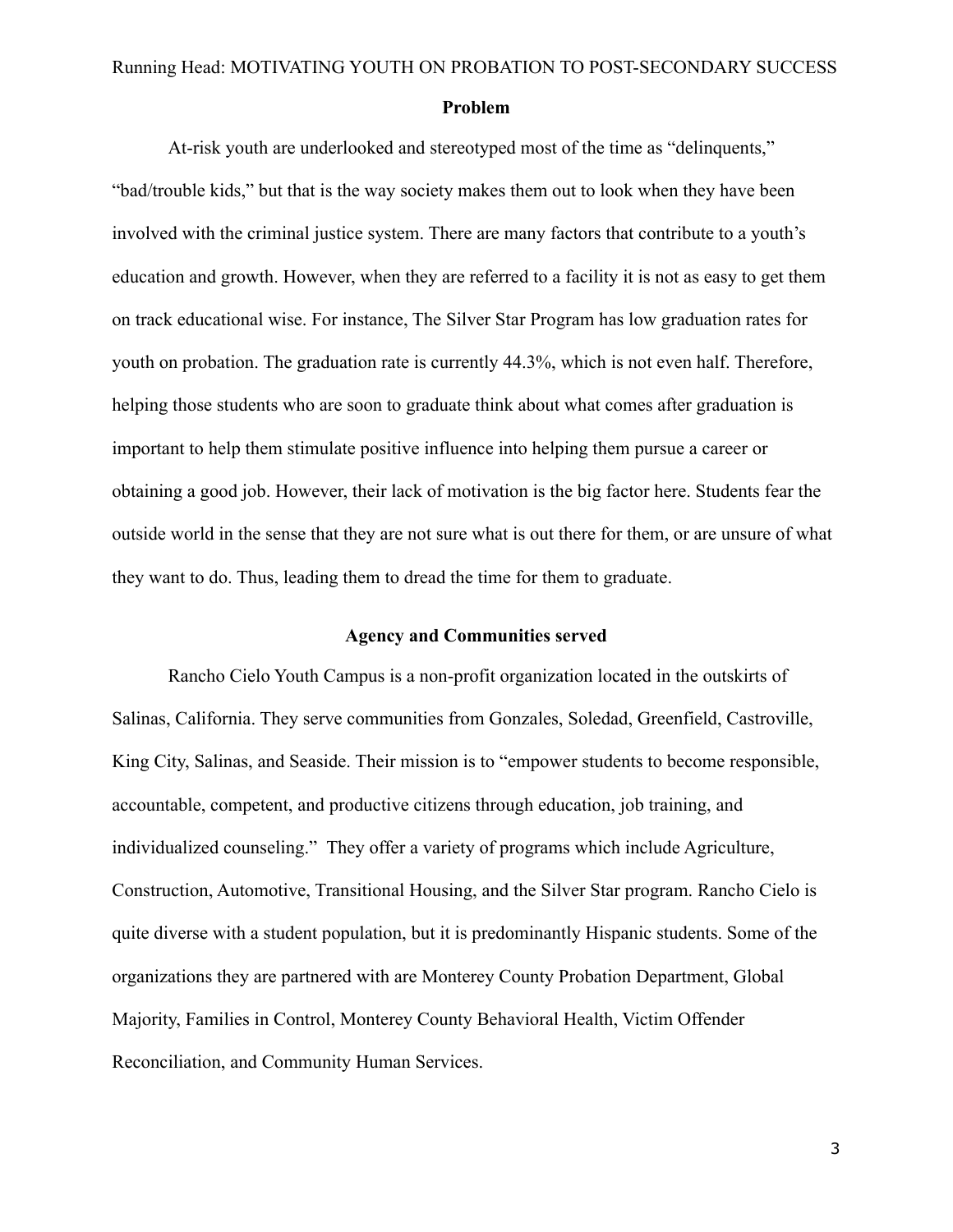My internship was directly with the Silver Star Youth Program. Where the majority of students are males, 65% males and 35% females. However, gender ratio isn't one of the barriers for them to encourage students to be motivated to pursue higher education, or encourage them to find a work passion. Students in the Silver Star Program are at an academic disadvantage and lack motivation. This affects the program's because its purpose is to get students to obtain their high school diploma. Thus, leading to affecting the community because the Silver Star Program works with youth who have been or are currently involved in the criminal justice system. Therefore, if students don't graduate it could possibly lead them to be out in the streets and continue onto the wrong path. This doesn't just affect the agency and community, but the main affected are the students themselves, because they will encounter major difficulties and disparities when they're out in the community.

#### **Contributing Factors**

There are factors that contribute to having low graduation rates and the students' lack of motivation to graduate. For instance in the program, there are only 2 teachers who teach all grade levels and all subjects for all students in the program. As we know, teachers play an important role in students' lives, as students spend most of their time at school. When students believe their teachers know and care for them as individuals, they are more willing to take risks and make mistakes and to see these mistakes not as failures but as opportunities to learn (TeachBeyond, 2022). The lack of teachers sets a barrier because students aren't given the attention they require depending on their level of academic achievement. These findings align with previous research linking teacher–student relationships with school engagement and support the need for continued research on the importance of teacher–student relationships among adolescents who are at-risk of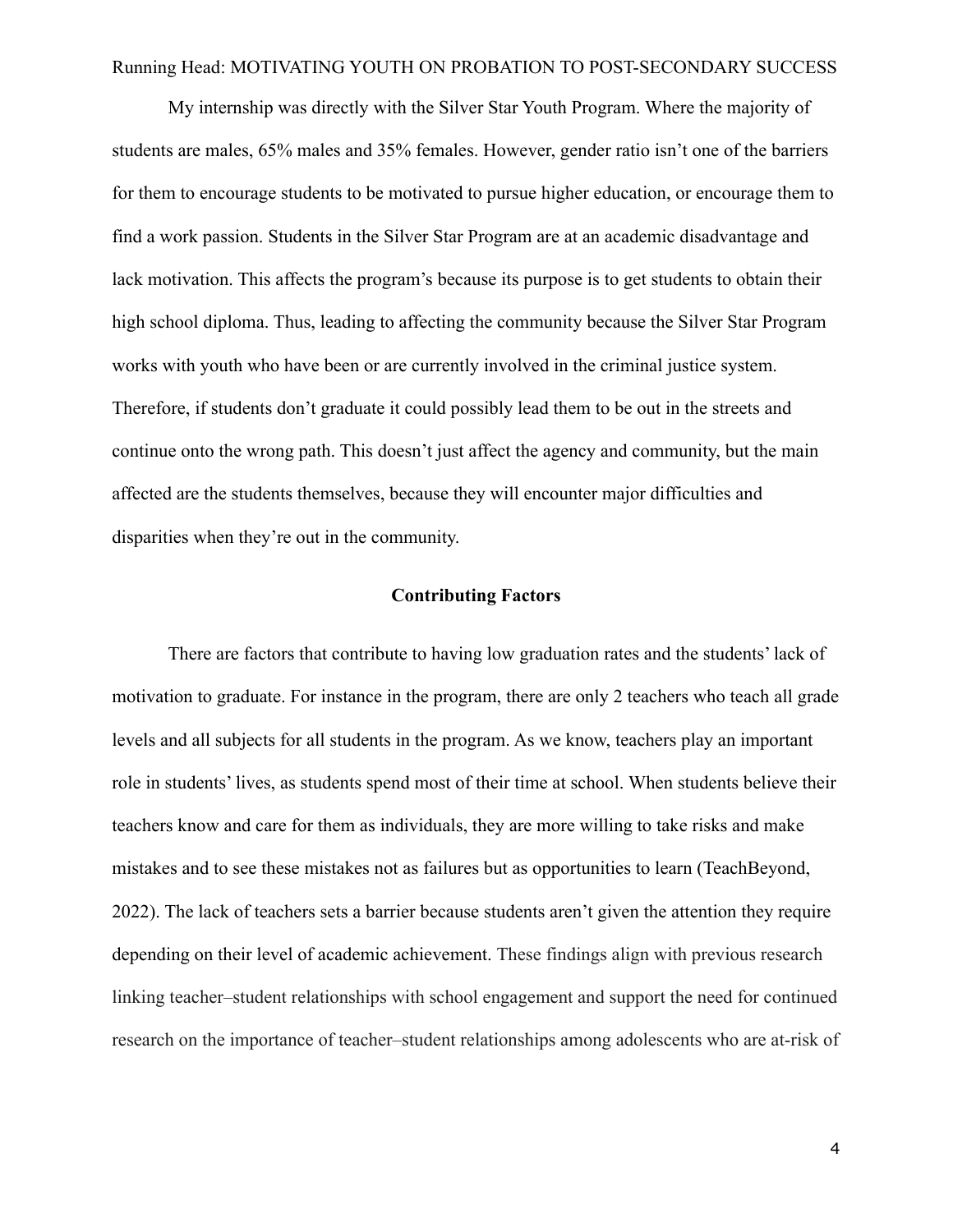Running Head: MOTIVATING YOUTH ON PROBATION TO POST-SECONDARY SUCCESS experiencing difficulties in school (Pham, Murray, and Gau, 2021). Therefore, students don't feel like they are being given the proper engagement on behalf of the teachers.

Another factor is the lack of motivation seniors have towards graduating, in a sense that seniors drag the outcome of graduating in fear of going out into the real world. Research has shown that at-risk youth continue to have difficulty managing police trust, hiring problems, and community engagement (Moffatt, 2015). Students seem to think they aren't capable of achieving or obtaining a good profession or occupation because of their backgrounds. Therefore, they feel unmotivated to even try. They know that once they graduate, they will have to be independent, which creates fear in them of not making it out there. The Silver Star program helps guide students in meeting their graduation credits, however, it is also up to the students to actually do the work. Parents also contribute to the students' motivation. According to America's Promise Alliance, "When parents experience similar adversity, or a young person's parents did not graduate from high school, a young person's opportunity to thrive is diminished further."

A third factor is the academic achievement level of the students. Many, if not most, students who enter residential juvenile justice facilities have an academic achievement level that is below the grade equivalent for their age, which puts them at a disadvantage. Students have the academic potential, but there are other factors that can contribute to their academic success. For instance, at the Silver Star program 87.3% of students are socioeconomically disadvantaged, and 24.6% are English learners. Which also plays a role, because it means many of these students don't have that educational support at home, or are still learning to overcome the language barrier. Aside from the fact that some of the students require specific attention depending on their learning skills. Also, the majority of the students in the program are Hispanic so, their families may not have the resources or education level to help them educationally.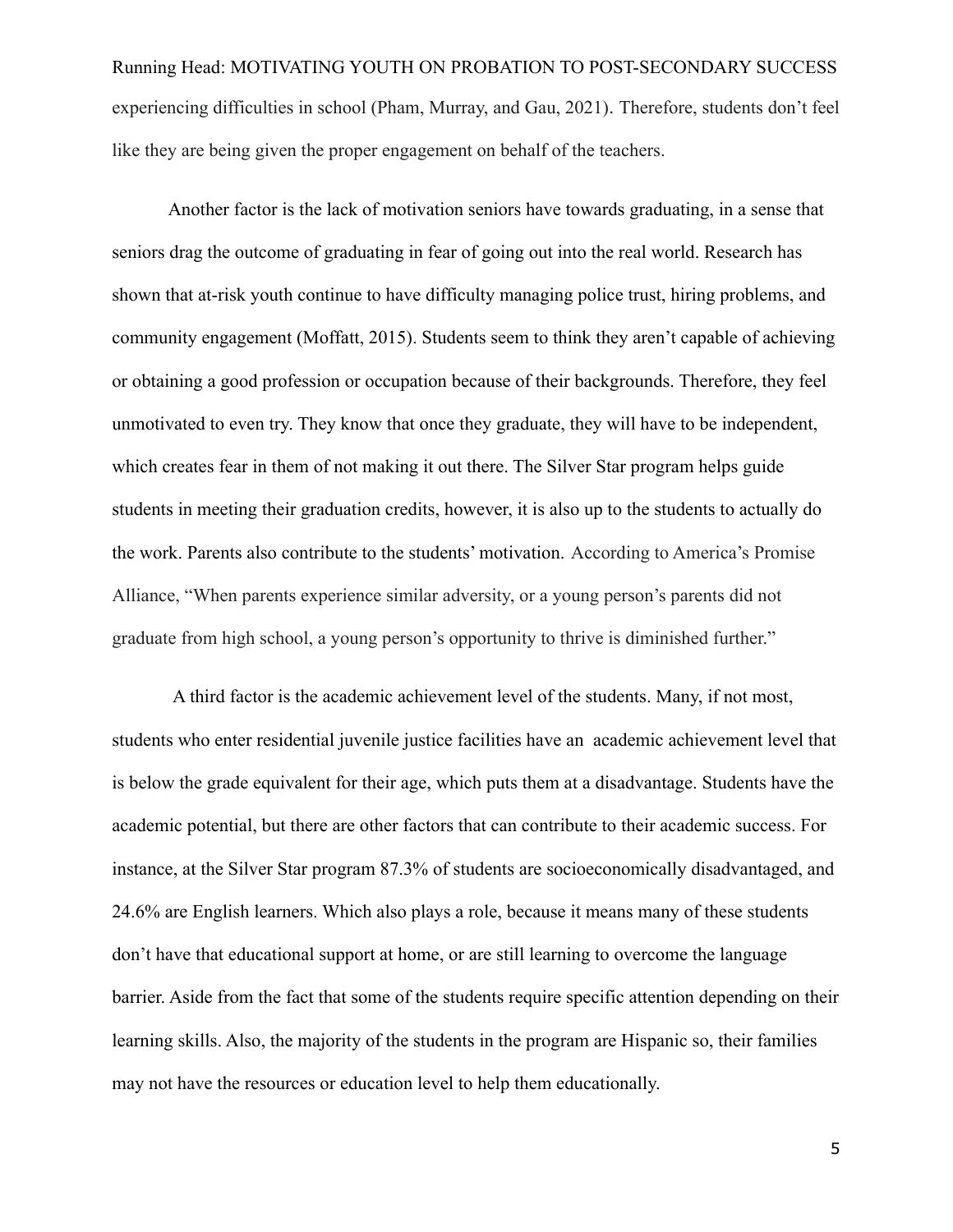There are consequences to the factors of low graduation rates and students' motivation to graduating that can affect the students in the long run. Graduating high school nowadays and obtaining a diploma is the bare minimum to be able to obtain a decent job. For at-risk youth it can be slightly more difficult considering they have a record and an academic disadvantage, therefore job opportunities can be limited. Most jobs do background checks, and it can become an obstacle for them to obtain a job. Without opportunities to build the right skills, millions of youth will struggle to find jobs and risk being left behind, which can affect society as a whole.

Another consequence is financial hardship. If students are not able to obtain a job/career where they can support themselves, they'll experience financial hardship. According to the America's Promise Alliance, "Ten percent of youth – about 4 million young people – in the United States experience three or more adverse life experiences; including economic hardship, domestic or neighborhood violence, and parental incarceration – add up, young people are substantially less likely to complete high school, go to college, and have a stable job." Which goes to show that along with financial instability, they may deal with other issues. In today's society, everything has become insaley expensive, so the possibilities for them to encounter financial struggles may be higher. Thus, it can even lead them to even experience homelessness through their adolescent age.

Aside from possible future struggles, they could exceed high school graduation, which would mean they would proceed onto adult school. In which is a whole other system, compared to Rancho Cielo, where they help guide them to stay on track for graduation. Adult school is very different and independent. During this transition period, also known as "emerging adulthood", care leavers, like their peers in the general population, must make significant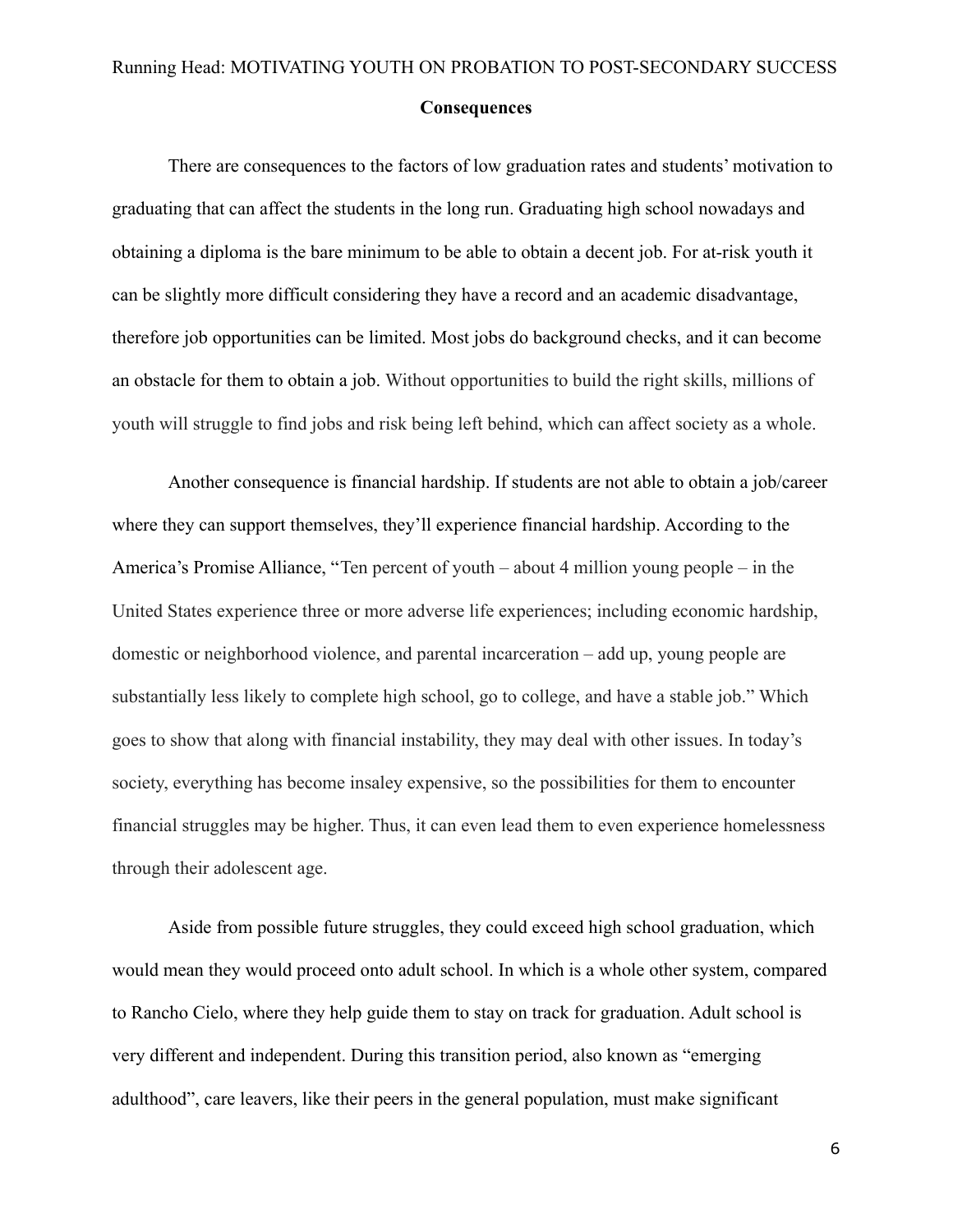Running Head: MOTIVATING YOUTH ON PROBATION TO POST-SECONDARY SUCCESS decisions regarding many aspects of their adult life, including housing, employment, career and marriage ([Arnett, 2000](https://www-sciencedirect-com.csumb.idm.oclc.org/science/article/pii/S019074091731037X?via%3Dihub#bb0010), [Arnett, 2014\)](https://www-sciencedirect-com.csumb.idm.oclc.org/science/article/pii/S019074091731037X?via%3Dihub#bb0020). According to the Emerging Adulthood theory ([Arnett,](https://www-sciencedirect-com.csumb.idm.oclc.org/science/article/pii/S019074091731037X?via%3Dihub#bb0010) [2000](https://www-sciencedirect-com.csumb.idm.oclc.org/science/article/pii/S019074091731037X?via%3Dihub#bb0010)), there are several features that are more pronounced during this period: young adults experience instability, feel in between adolescence and adulthood and are more self-focused. Rancho Cielo helps at-risk youth in preparing them for adulthood and what is to come next after graduation by providing programs and services to students and their families. However, it does come to the point where if a student exceeds the age in graduating within the program, they will have to be referred elsewhere. Which means it will be up to the student whether they continue their education or not. In which, it will be slightly more difficult for them to be motivated to even continue, and might end up dropping out.

#### **Problem Model**

| <b>CAUSES TO AGENCY PROBLEM</b>                                      | <b>AGENCY SPECIFIC "MICRO"</b><br><b>LEVEL" PROBLEM</b>             | <b>CONSEQUENCES TO</b><br><b>AGENCY/STUDENTS</b>                                                           |
|----------------------------------------------------------------------|---------------------------------------------------------------------|------------------------------------------------------------------------------------------------------------|
| - Lack of teachers<br>- Lack of motivation<br>- Academic Achievement | Low graduation rates at Rancho<br>Cielo due to lack of motivation   | - Lack of job opportunities<br>- Financial Hardship<br>- Exceeding age limit for high<br>school graduation |
|                                                                      | <b>MACRO LEVEL</b>                                                  |                                                                                                            |
|                                                                      | Youth will be out on the streets and<br>youth violence can increase |                                                                                                            |

## **Project Description**

My capstone project was focused on addressing the issue of the lack of motivation

students have. From my time interning at the Silver Star program, students seem unmotivated to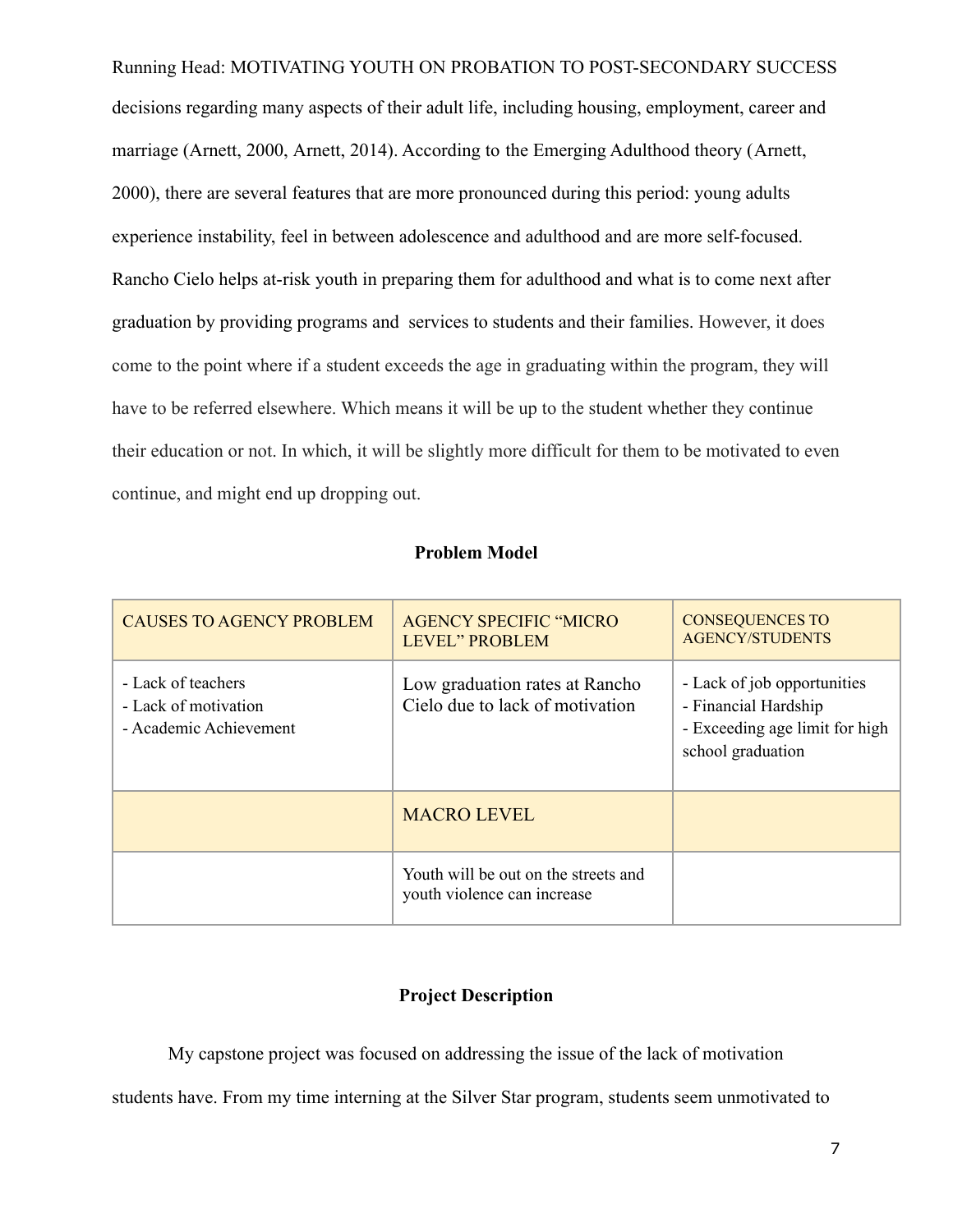Running Head: MOTIVATING YOUTH ON PROBATION TO POST-SECONDARY SUCCESS think about what they want to do with their life after graduating. Therefore, I came up with my project which was two-intern led workshops that provided students with possible paths to think about pursuing after graduating. The students were presented with two different powerpoints; the first presentation was about community college and higher education. Providing them with information on possible community colleges throughout California, trade/vocational schools/programs. The second one was about optional paths in regards to jobs/careers that don't require higher education. Both presentations went into detail to motivate students into educating them that there are ways to succeed in life whether it be pursuing higher education or a job/career that doesn't require a diploma. As well as give them an incentive to think about what they will do after graduation, and for them to know there are options available to them.

#### **Project Justification**

The justification for this project is to provide my agency, Rancho Cielo Youth Campus, and the program, Silver Star, an idea to help out students and those graduating seniors that are soon to be out in the real world. To help them let students know that there are options and opportunities out there. In addition, teach students that there are no limits and they should strive for a bright future, regardless of how society perceives them. I would like for the agency and program to provide students with resources that allow them to gain insight into what the outside work and educational worlds are like.

My capstone project workshops were effective, students were given a post and pre surveys. The surveys would allow me to gather information on their backgrounds, knowledge of college, and help answer questions they had regarding college or life. These workshops served as a form of motivation to the students and encouraged them to think about what comes next and offer some resources.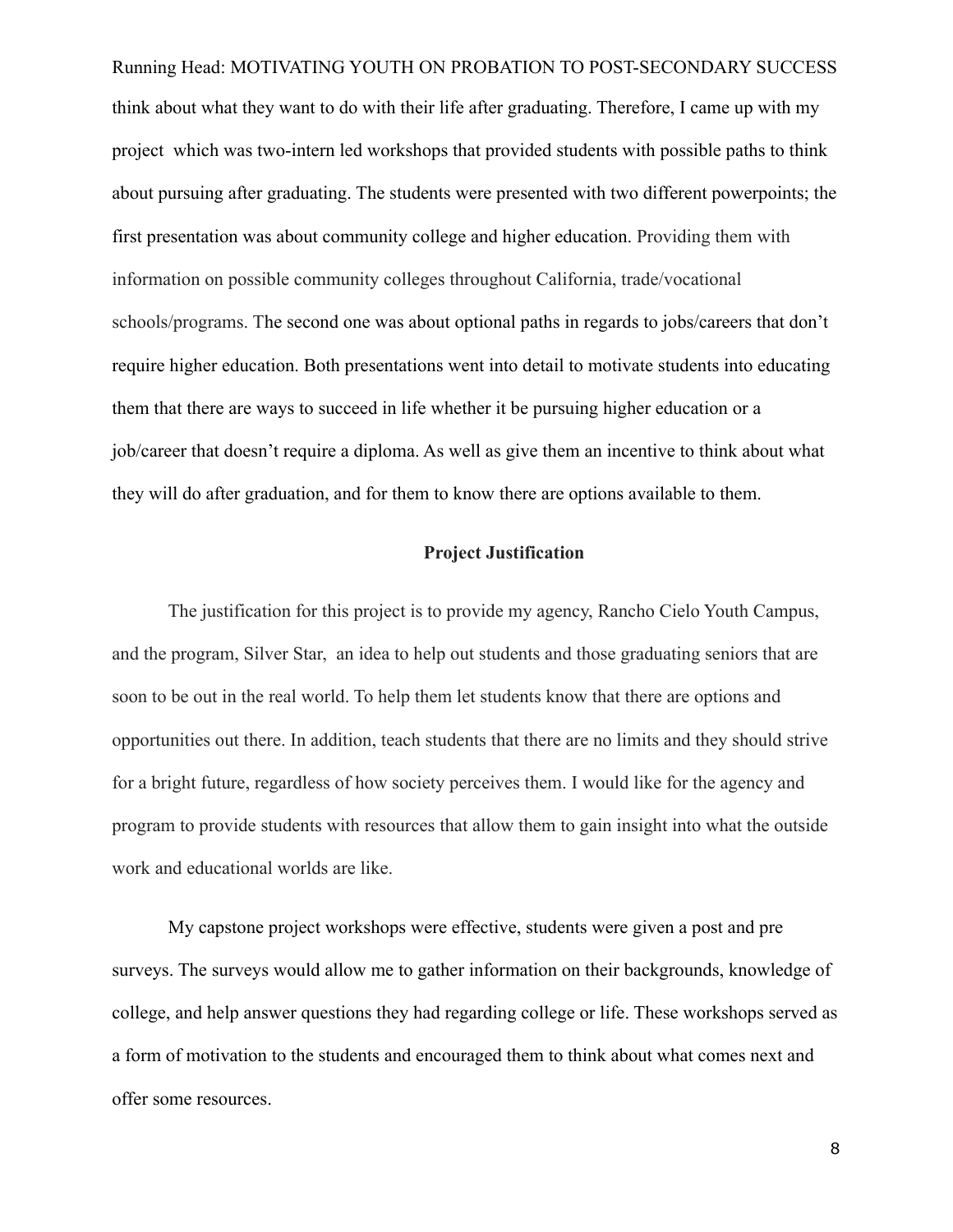Before being able to implement my project, I had a whole process beforehand. From planning what the project was going to be, to completely going through with the project, and everything in between. My project implementation table will give an overview of when it all started and when each event took place. However, I do have to say it was time consuming, especially researching the adequate information to input in the powerpoints. The process itself consisted of providing students with pre and post surveys, presentations, and research.

The surveys consisted of seven questions in which students were asked about their ethnic background, knowledge of college, family background, and their plans for after graduating. I was able to present during class time in two different class periods. With the help of my mentors, I was able to successfully present. The students were engaging through it, and also participated in filling out the surveys.

#### **Barriers to Service Delivery**

The lack of funding and space to be able to hire more staff is a huge barrier to being able to provide the services students require. Funding disparities within the program could alter the opportunities for students to meet their academic potential. Along with the student's family background and knowledge of resources/education to be able to help guide them. Since most students come from Hispanic backgrounds, their families lack the educational level to be able to help them. As well as reaching out to resources available to them. Emerging adulthood is considered a risky and vulnerable period because it requires coping with complex instrumental and developmental tasks with little or no parental support, guidance, and monitoring ([Arnett,](https://www-sciencedirect-com.csumb.idm.oclc.org/science/article/pii/S019074091731037X?via%3Dihub#bb0010)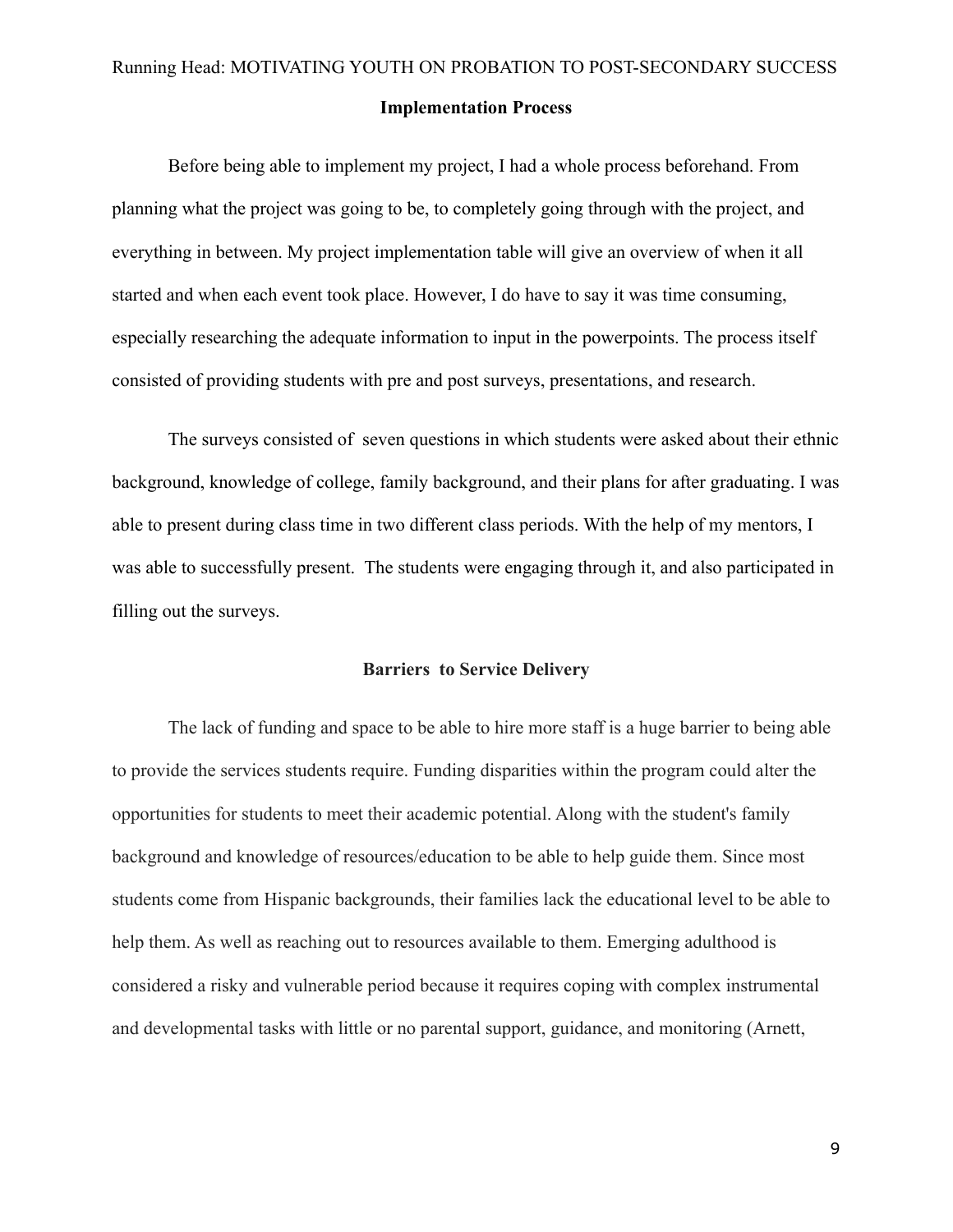Running Head: MOTIVATING YOUTH ON PROBATION TO POST-SECONDARY SUCCESS [2000](https://www-sciencedirect-com.csumb.idm.oclc.org/science/article/pii/S019074091731037X?via%3Dihub#bb0010)). These factors create barriers in the agency and program in being able to deliver their best services to the students. As well as the students being able to benefit from them.

#### **Project Results**

The results of the project were gathered through the surveys provided. From the presurvey, I was able to obtain background information from students. All 25 students surveyed are from Hispanic background, and approximately 70% of them are first generation. Which was a term some students didn't know what it meant, so I had to explain what first-generation meant and ask if they were. The pre-survey also helped me know what the students thought about pursuing college, in which in the survey they were asked to answer on a scale of 1 to 5, how likely they were to attend college? More than 85% of the students answered a 2-3 on the scale, which meant they were unsure if college was in the books for them. Once both workshops had been completed, I gave them a post-survey. The post-surveys allowed me to know how many of them found the workshops helpful and insightful. Out of the 25 surveys received, 18 found the workshops helpful, 4 of them were neutral, and 3 of them thought they didn't gain anything out of it.

Once I gathered all surveys, I compared the post and pre surveys, and overall about 88% of them answered at least learning one new thing from the workshops. Which is better than what I anticipated. My expectation was to get very few responses and about 50% saying they at least learned something new. However, I exceeded my own expectations, of course giving credit to the students for actually participating in filling out the surveys, asking questions, and being active listeners.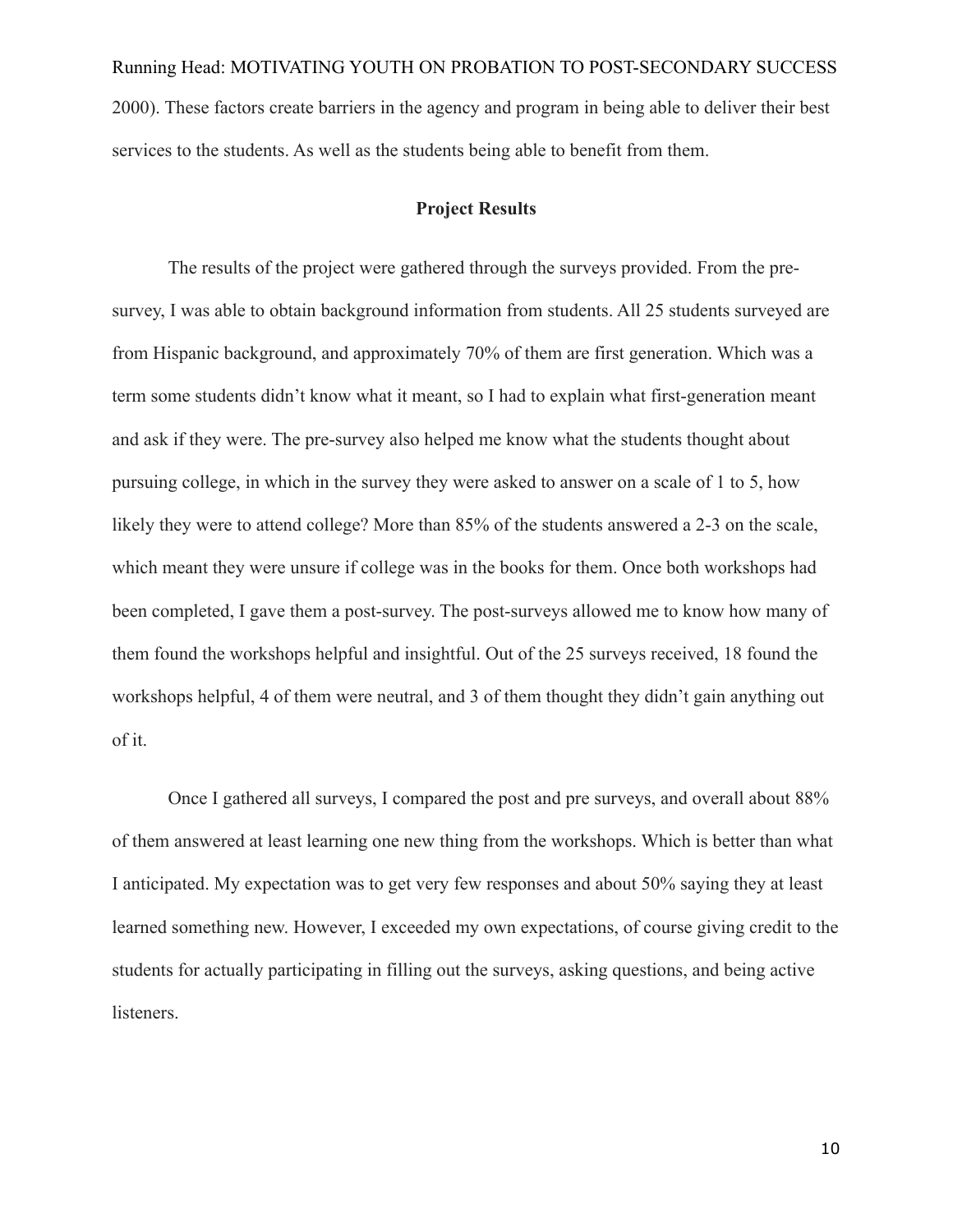#### **Conclusion and Recommendations**

Based on the acquired results, I would say my overall success with my project was 95% successful, in the sense that I was able to give the students an incentive to think about their future. It is satisfying that I was able to share my own personal experience as a former community college student, and my now experience as a university student. As well as share a background part of me with them. My project was a success because I was able to leave students with the thought that they can achieve anything they set their minds to, whether it be college, career/job, or passion, it wouldn't matter as long as they pursue something they will enjoy and be successful in. My overall goal is for students who are graduating, to continue their education and/or obtain good jobs or careers, and become good citizens of society. After all, they are our future, so being able to help feed them knowledge, that there are no limits to their dreams, and for them to not let their past define who they are as people.

Some recommendations I would give to the program is to incorporate a " Career Day." Which would consist of having a few different professionals come and talk to students about their jobs/career, life, struggles, and how they got to where they are. This would give students insight into learning about different career paths. For example, people who took an educational path and people who chose otherwise, but are still successful. This would be adding onto the project of motivating youth onto post-secondary success, and it will be beneficial for the learning and educational growth of the youth. Especially taking into consideration they are at-risk youth, learning that there are opportunities out there for them could open their eyes to a new perspective about educational opportunities or career paths. After all, they will become part of society, we want to nourish their growth with positive influences. This way, we can also deter from the stereotypes, labels, and stigmas about at-risk youth.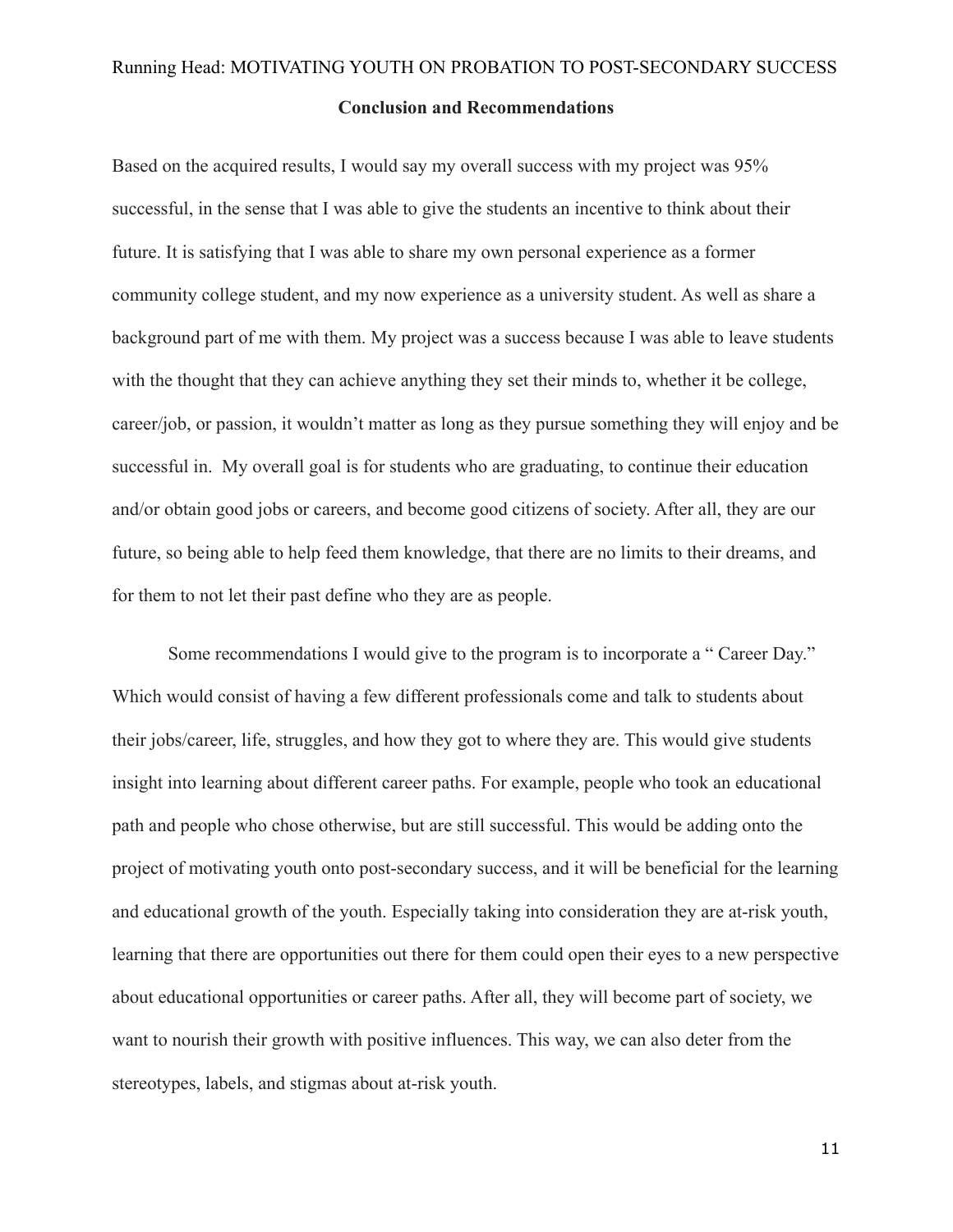#### **Resources**

*Barriers to success*. America's Promise. (n.d.). Retrieved May 4, 2022, from https://www.americaspromise.org/report/barriers-success

California School Dashboard (CA dept of education). (n.d.). Retrieved February 18, 2022, from https://www.caschooldashboard.org/reports/27102722730265/2021

Estes, & Jurich. (1970, January 1). *Raising academic achievement: A study of 20 successful programs*. ScholarWorks. Retrieved February 14, 2022, from https://scholarworks.calstate.edu/concern/publications/v405sb082

Moffatt, S. R. (n.d.). *Criminal justice academy/career academy programs' influence on "at-risk" youth success*. CSU. Retrieved February 14, 2022, from https://csu-csus.esploro.exlibrisgroup.com/esploro/outputs/doctoral/Criminal-justice-academycareer -academy-programs-influence/99257830845601671#file-0

*Pham, Yen K, Murray, Christopher, & Gau, Jef . (n.d.). The Inventory of Teacher*‐*Student Relationships: Factor structure and associations with school engagement among high*‐*risk youth. Shibboleth authentication request. Retrieved February 14, 2022, from https://onlinelibrary-wiley-com.csumb.idm.oclc.org/doi/full/10.1002/pits.22617*

School Dashboard Additional Reports and data (CA Dept of Education). (n.d.). Retrieved February 14, 2022, from

https://www6.cde.ca.gov/californiamodel/gradreport?&year=2020&cdcode=&scode=2730265&rep orttype=sgroups.

*The importance of healthy teacher-student relationships*. TeachBeyond. (n.d.). Retrieved May 2, 2022, from

https://www2.teachbeyond.org/article/onpractice-the-importance-of-healthy-teacher-student-relatio nships?gclid=CjwKCAjwgr6TBhAGEiwA3aVuIbiCVduHIoFAtc4cm8ytOCHX3nXQyu9ZbN5IH KLd\_qnuY5oTaiiPABoCvBkQAvD\_BwE

*Youth involved with the Juvenile Justice System*. Youth Involved with the Juvenile Justice System | Youth.gov. (n.d.). Retrieved February 2022, from https://youth.gov/youth-topics/juvenile-justice/youth-involved-juvenile-justice-system.

*Young people unable to access skills needed for today's job market, New Report says*. UNICEF. (n.d.). Retrieved May 4, 2022, from

https://www.unicef.org/press-releases/young-people-unable-access-skills-needed-todays-job-market -new-report-says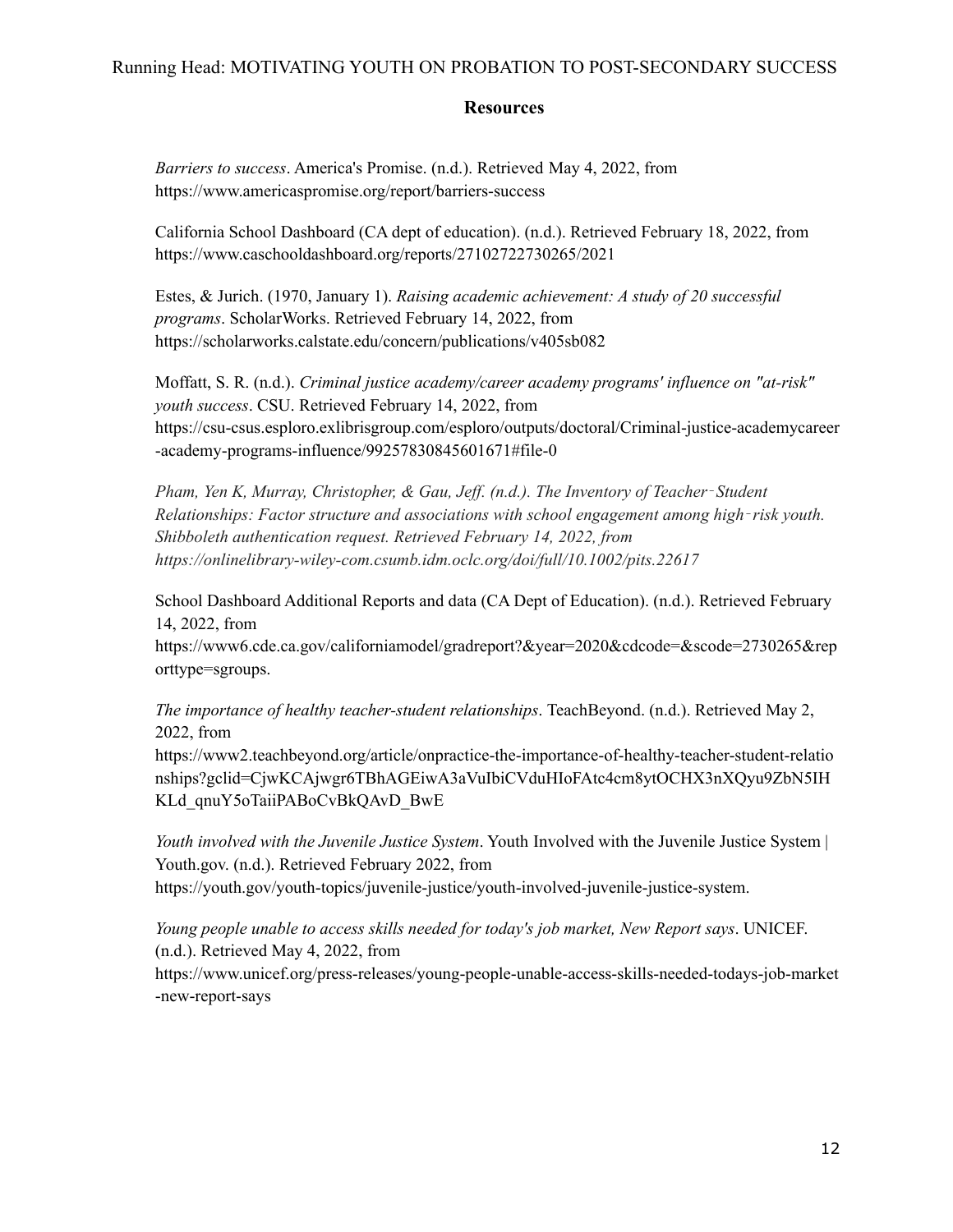#### **Appendices**

For this project the method of research used was surveys. Figure 1 demonstrates my scope of work and how my project was carried out. It provides specific dates when each event and task took place. Figure 2 illustrates the pre-survey given to the students. Figure 3 shows the post-survey given to students. This method seemed the most effective to gather information from students in regards to their thoughts about pursuing post-secondary success.

| <b>Task</b>                                                  | <b>Timeline</b>        | <b>Parties Involved</b>         | <b>Materials/Services</b><br><b>Needed</b> | Completed<br>Product |
|--------------------------------------------------------------|------------------------|---------------------------------|--------------------------------------------|----------------------|
| Discussed<br>capstone ideas<br>with professor                | Nov/Dec 2021           | Professor Zuleima<br>$&$ intern | none                                       | completed            |
| Researched<br>Community<br>Colleges<br>(California)          | January 2022           | Intern                          | Computer and<br>Research skills            | completed            |
| <b>Researched Jobs</b><br>with no higher<br>education needed | February 2022          | Intern                          | Computer and<br>Research skills            | completed            |
| Researched<br>vocational &<br>building trade<br>schools      | February 2022          | Intern                          | Computer and<br>Research skills            | completed            |
| Discussed<br>Capstone Project<br>Idea w/Mentor               | February<br>02,2022    | Mentor & Intern                 | none                                       | completed            |
| Capstone Project<br>Approval                                 | February 18,<br>2022   | Mentor                          | none                                       | completed            |
| <b>Create Survey</b>                                         | February 2022          | Intern                          | Google Form                                | completed            |
| Create<br>presentation for<br>workshops                      | February/March<br>2022 | Intern                          | PowerPoint                                 | completed            |

#### *Figure 1. Scope of Work*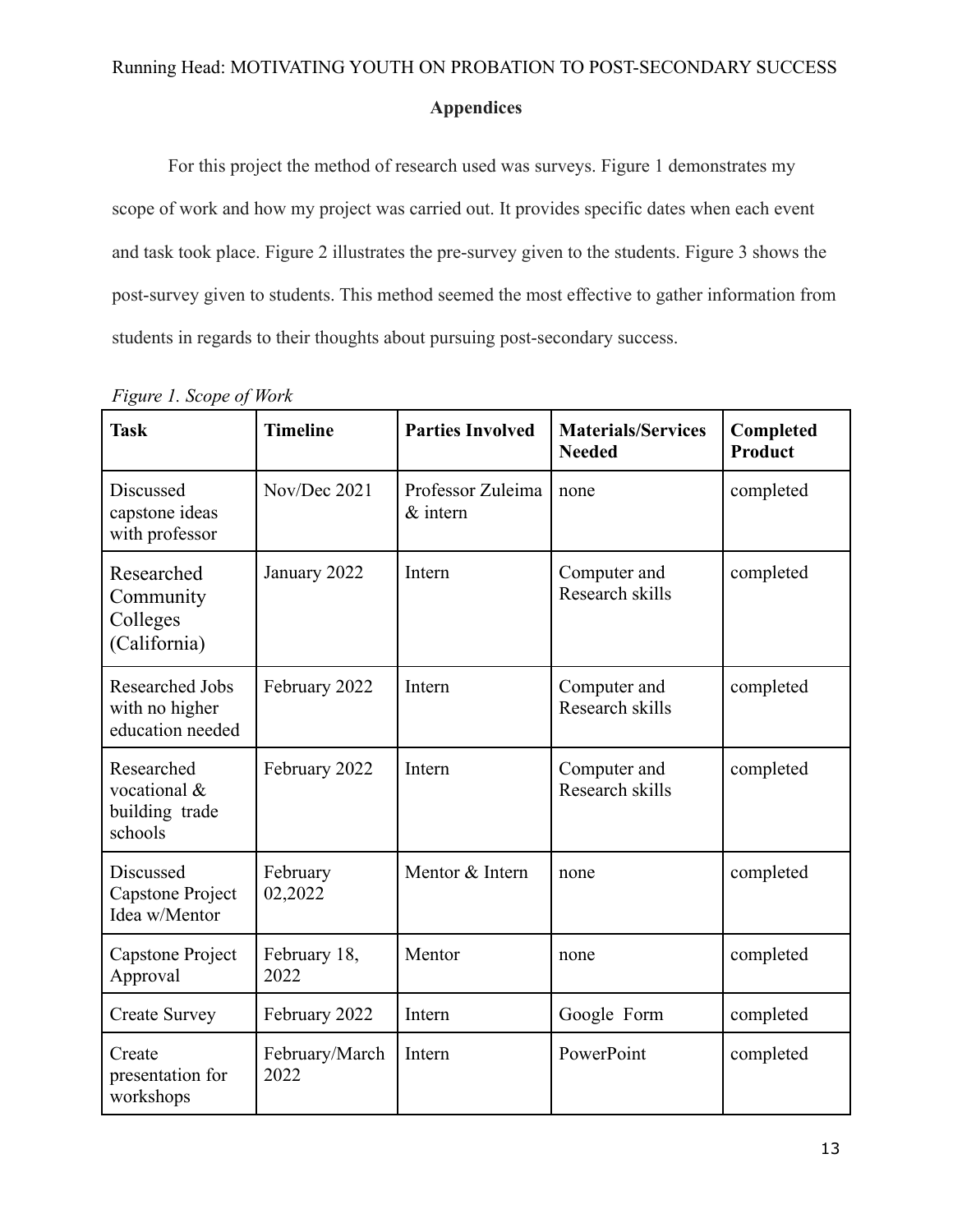| 1st workshop<br>Pre-survey                         | March 30, 2022 | Intern, Mentor,<br>third party, $\&$<br>students | Surveys and a<br>classroom                                           | completed |
|----------------------------------------------------|----------------|--------------------------------------------------|----------------------------------------------------------------------|-----------|
| 1st workshop-<br>community<br>colleges             | March 30, 2022 | Intern, Mentor,<br>third party, $\&$<br>students | PowerPoint<br>presentation,<br>laptop, projector,<br>and a classroom | completed |
| 2nd workshop-<br>Job information/<br>opportunities | April 25, 2022 | Intern, Mentor,<br>third party, $\&$<br>students | PowerPoint<br>presentation,<br>laptop, projector,<br>and a classroom | completed |
| 2ndworkshop-<br>post-survey                        | April 25, 2022 | Intern, Mentor,<br>third party, $\&$<br>students | <b>Surveys</b>                                                       | completed |
| Analyze the data<br>of the project                 | April 2022     | Intern                                           | Gathered data                                                        | completed |
| Prepare Capstone<br>Presentation                   | April/May 2022 | Intern                                           | PowerPoint                                                           | completed |
| Complete<br>Capstone<br>Requirements               | May 04, 2022   | Intern                                           |                                                                      | completed |
| Final-Capstone<br>Festival                         | May 13, 2022   | Intern                                           | Poster/Presentation                                                  |           |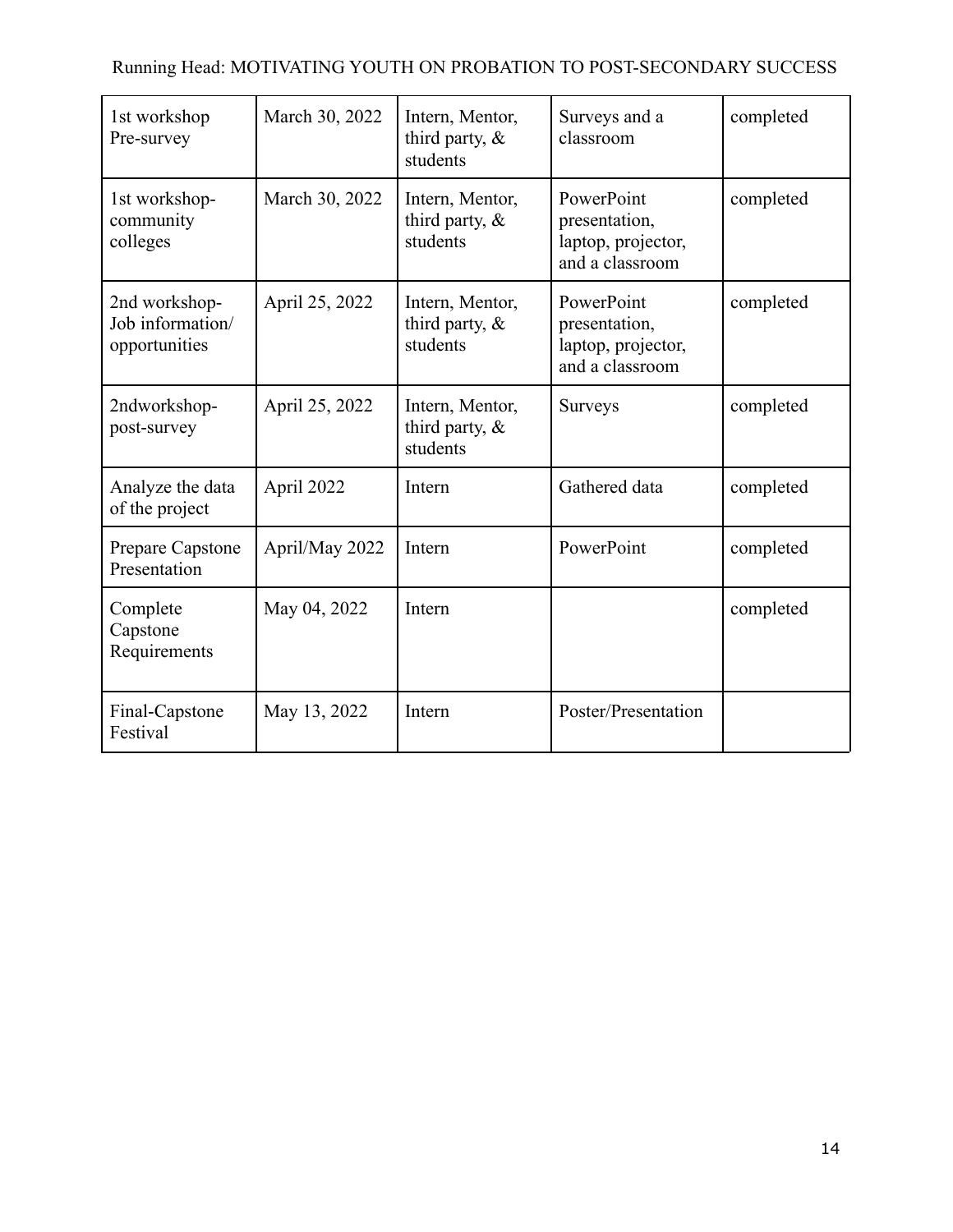Figure 2*. Pre-Survey students were given to gather information in regards to their ethnic background and what they knew about college.*

Name:

| 1. | What is your ethnic background?<br>□ Hispanic/Latinx<br>Asian<br>White<br>Pacific Islander<br>African American<br>Other: |   |   |   |                                                          |  |
|----|--------------------------------------------------------------------------------------------------------------------------|---|---|---|----------------------------------------------------------|--|
| 2. | Do you know someone who is in college?<br>$\perp$ Yes<br>$\exists$ No<br>I don't know                                    |   |   |   |                                                          |  |
| 3. | Has someone talked to you about college before?<br>$\exists$ Yes<br>$\Box$ No<br>If so, who:                             |   |   |   |                                                          |  |
| 4. | Are you a first-generation student going to college?<br>l Yes<br>No<br>Don't know                                        |   |   |   |                                                          |  |
| 5. | Do you plan on pursuing higher education?<br>Yes<br>No<br>Don't know                                                     |   |   |   |                                                          |  |
| 6. | college?                                                                                                                 |   |   |   | What is something you would like to know/learn about     |  |
| 7. | after graduation?                                                                                                        |   |   |   | On a scale of 1-5 how sure are you of what you are doing |  |
|    | 1                                                                                                                        | 2 | 3 | 4 | 5                                                        |  |